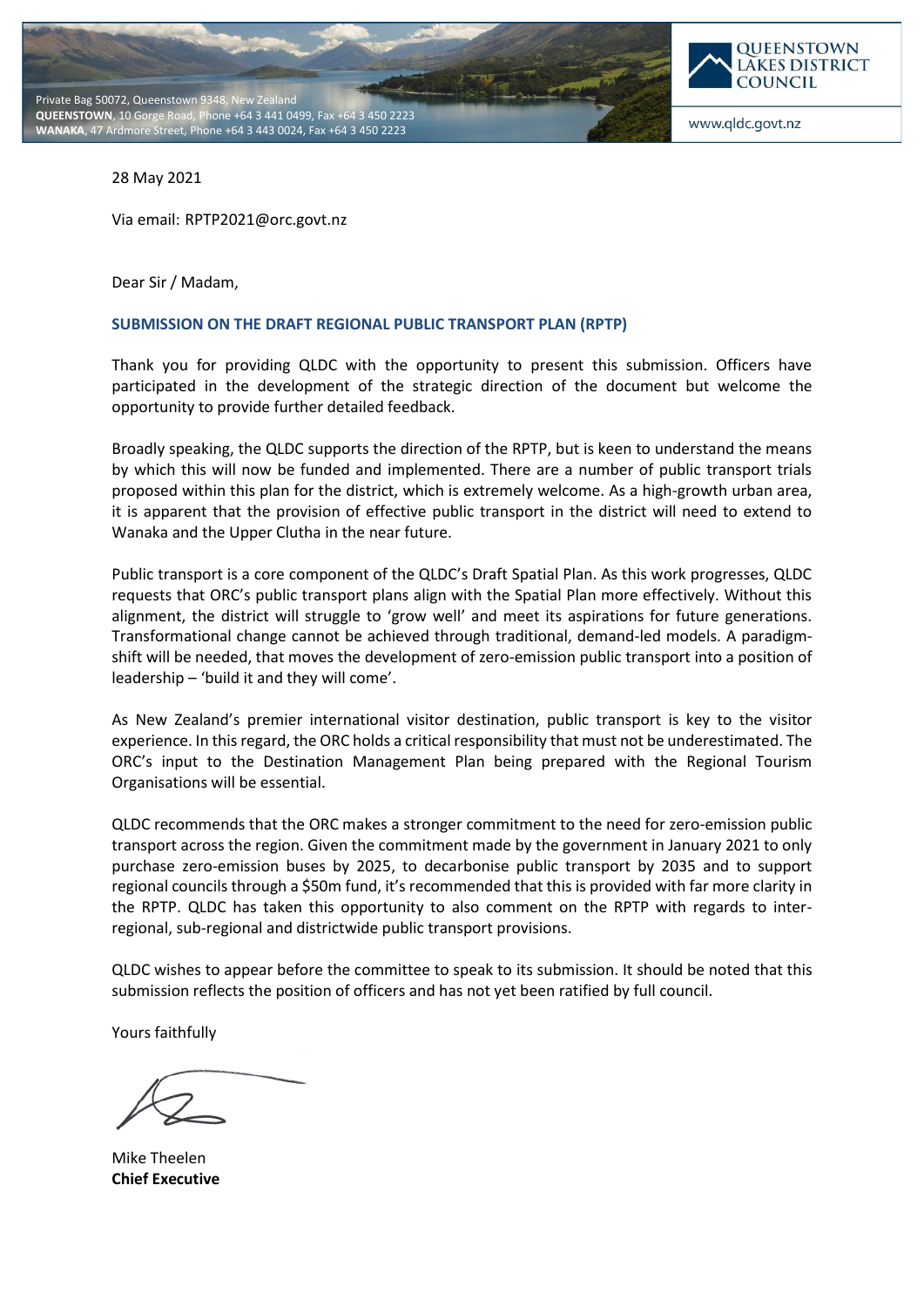### **1.0 Strategic Direction**

- 1.1 QLDC broadly supports the strategic intent of the RPTP and thanks the ORC for the involvement of QLDC officers in aspects of its development. The RPTP reinforces the content and priority of some of the district's programmes.
- 1.2 Queenstown is New Zealand's premier international visitor destination and how our visitors move around our district is an important part of the visitor experience. In this regard, the ORC holds a critical responsibility that must not be underestimated, but this does not appear to have been addressed in the RPTP and recommends that amendments are made to acknowledge this important economic aspect.
- 1.3 QLDC notes that the ORC's input to the Destination Management Plan being preparing with the Regional Tourism Organisations will be essential. Officers will provide further advice in relation to this timelines in due course.
- 1.4 QLDC supports the vision of the RPTP (p8) but would like to see greater emphasis on emissions reduction and the inclusion of resilience and general wellbeing as important aspects.

"Inclusive, accessible, and innovative public transport that connects Otago, **emits zeroemissions** and contributes positively to **community wellbeing, visitor experience and resilience**."

- 1.5 QLDC seeks greater clarification as to how the sound aspirations of the plan will be achieved. There is little detail within the document provided as to how the approach will be funded, co-ordinated or delivered at a local level.
- 1.6 There are a number of issues in the draft RPTP that need to be addressed. These will be set out within the following sections:
	- Emission Reduction and Behaviour Change
	- Spatial Plan Alignment
	- Inter-Regional and Sub-Regional Connectivity
	- Districtwide Connectivity
	- Additional Points

# **2.0 Emission Reduction and Behaviour Change**

*The RPTP needs to take a far stronger stance in relation to emission reduction, committing firmly to behaviour change and traffic management programmes that significantly reduce the use of private personal vehicles..*

2.1 Transport is the highest source of greenhouse gas emissions in the district, with 37% of all emissions attributable to road transport<sup>1</sup>. Without the provision of excellent public transport, the district will not be able to achieve the levels of mode shift and behavioural change required to reduce these emissions.

<sup>1</sup> <https://www.qldc.govt.nz/media/qyyn4f4d/qldc-2019-ghg-inventory-report.pdf> p4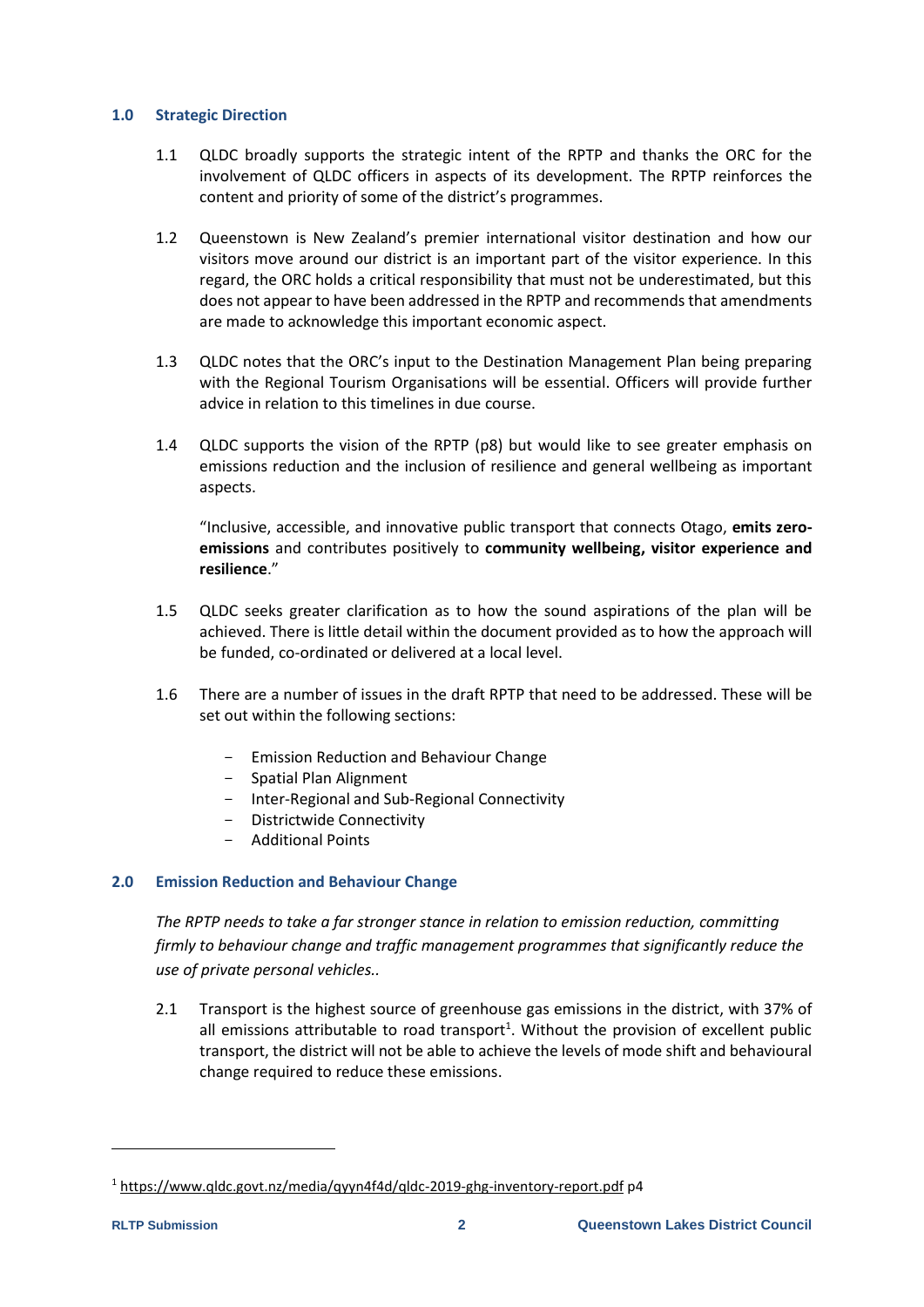- 2.2 QLDC notes that much of the language relating to emission reduction in the RPTP is cautious and understands that the cost implications may be significant. QLDC strongly encourages the adoption of a bold and definitive stance on the transition to zeroemission public transport services in the district.
- 2.3 Given the commitment made by the government in January 2021 to only purchase zeroemission buses by 2025, to decarbonise public transport by 2035 and to support regional councils through a \$50m fund<sup>2</sup>, it's recommended that this is provided with far more clarity in the RPTP.
- 2.4 With the bus network at an early stage in its development in the Wakatipu and a clear need for the provision of a service in the Upper Clutha, ORC is being presented with a unique opportunity to deliver a zero-emissions solution in the Queenstown Lakes District. Rather than relying on the traditional, demand-led model for development, QLDC urges the ORC to build zero-emissions public transport that is ahead of demand. This will provide a fast pathway to transformational change.
- 2.5 A fundamental change in the provision of public transport will be essential for Otago to meet the requirements of the Climate Change Response (Zero Carbon) Amendment Act 2019. QLDC encourages the ORC to trial new approaches and take fast steps to inspire mode shift through well-designed behavioural change programmes and traffic management schemes in the Queenstown Lakes District. Given the district contains a collection of smaller urban centres, it offers the ideal environment to trial new zeroemission models and technologies.
- 2.6 The RPTP needs to place far more emphasis on the need for effective behaviour change. Mode shift will require a disciplined, structured approach to behaviour change that challenges fundamental social norms in many parts of the region. Shifting the paradigm away from reliance on personal private vehicles will require significant expertise, tools, funding, regulation and resources. Investment will be required into strategic and noninfrastructure solutions and comprehensive tools for change need to be developed. The importance of behaviour change needs far greater amplification and emphasis throughout the RPTP, exploring methodology, approach and timeline.
- 2.7 Public transport offers the opportunity for a step-change in emissions reduction if designed well. The opportunities are particularly pronounced at the early stage of a development, establishing public transport as a preferred option before mode preference for private personal vehicle usage has become embedded. QLDC is keen to continue to work closely with the ORC to help shape and develop the provision of public transport in the district at pace, in order to reduce emissions, build resilience and improve community wellbeing.
- 2.8 QLDC currently faces a significant energy challenge in the district in relation to capacity and resilience. This is something that the ORC needs to be fully aware of in transitioning to zero-emission public transport. QLDC welcomes the opportunity to partner with ORC in understanding the parameters of this challenge.

<sup>2</sup> <https://www.transport.govt.nz/area-of-interest/environment-and-climate-change/public-transport-decarbonisation/>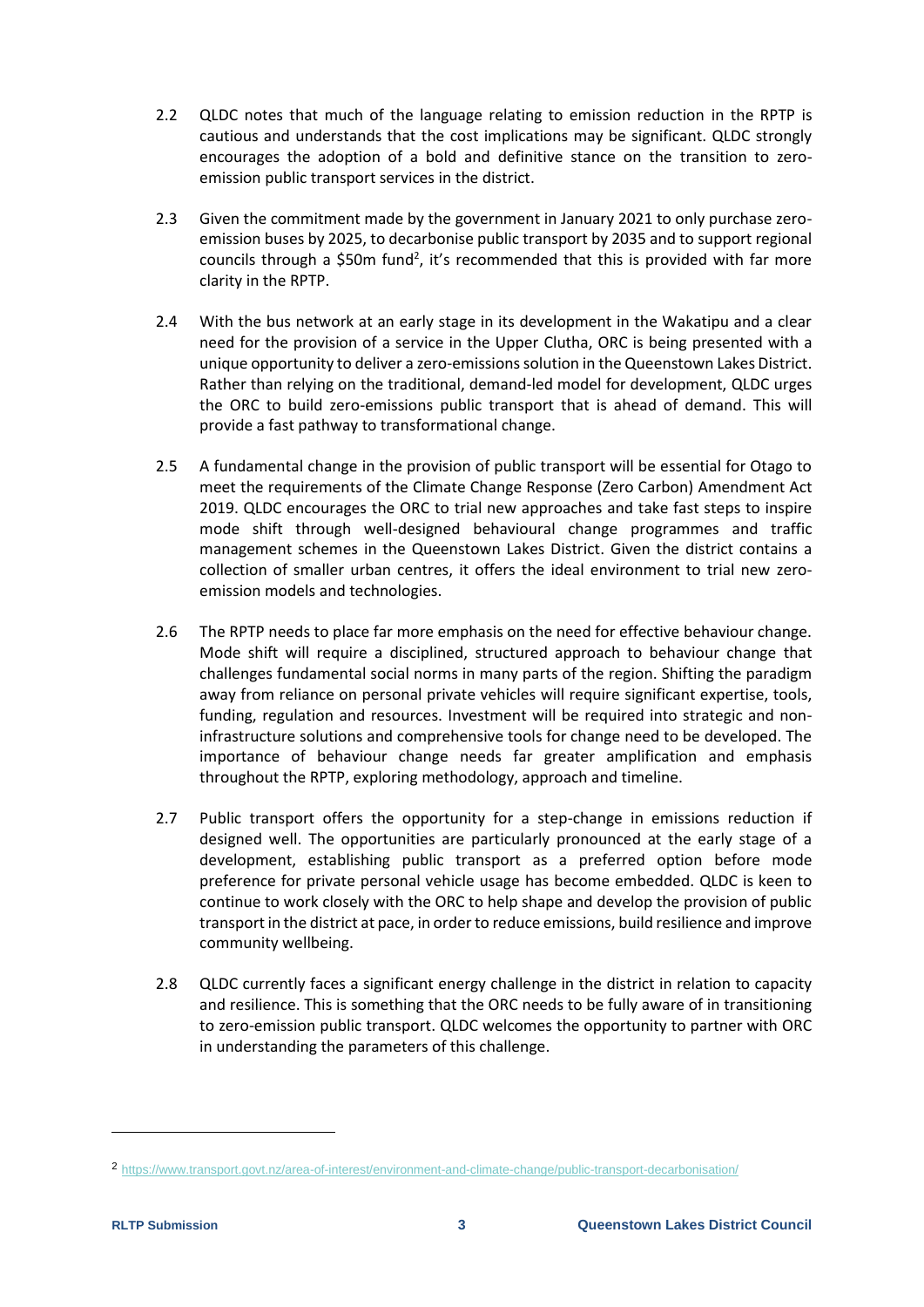- 2.9 The line servicing Queenstown is nearing current capacity<sup>3</sup>, with a number of operational and other enhancement solutions either underway or in the planning phase with Transpower, Aurora and Powernet. Whilst this may provide additional capacity in the short – medium term, it does not address the resilience of the line long term
- 2.10 The current network also lacks resilience, with one spur line providing power through the Kawarau Gorge to Queenstown (Transpower) and two single lines from Cromwell to Wanaka (Aurora). Queenstown is one of the largest population and economic centres served by a single spur line.
- 2.11 The QLDC declared a climate and ecological emergency in 2019 and invites the ORC to lean into the challenge of emissions reduction through the provision of zero-emission public transport and behavioural change programmes. Consideration should be given to share schemes for e-bikes and other micro-transport options.
- 2.12 The region looks to the ORC to provide strong leadership in relation to emissions reduction through zero-emission public transport provisions.

# **3.0 Spatial Plan Alignment**

.

*ORC's Public Transport provisions need to be fully integrated with the Queenstown Lakes District Spatial Plan.*

- 3.1 Places succeed and perform best when central and local governments work together with iwi, business, industry and the community to deliver a shared vision for their community. The Whaiora / Grow Well Partnership is a new Urban Growth Partnership between Central Government, Kāi Tahu, and the Queenstown Lakes District Council.
	- 3.2 QLDC notes that the ORC has joined the QLDC spatial plan partnership fully for the next process in 2023/24. QLDC recommends the ORC ensures that sufficient resources and budget are available to support effective input into the development of the next spatial plan and its associated data sources.
- 3.3 The partnership provides a forum to align decision-making and collaborate on the longterm direction for the Queenstown Lakes District. It acknowledges that the Queenstown Lakes District is facing complex, growth-related challenges across housing, transport and the environment that may have flow-on effects nationally, particularly given the importance of the Queenstown Lakes area to New Zealand's tourism sector.
- 3.4 The Draft Queenstown Lakes Spatial Plan sets out the partnership's long-term approach to address these challenges, in support of the communities' Vision Beyond 2050. It is governed by three principles and five outcomes. Effective, zero-emission public transport is a core component in the delivery of every outcome. The centrality of an effective RPTP to the success of the Spatial Plan cannot be underestimated.

<sup>3</sup>Transpower's 2020 Transmission Planning Report, section 19.4.2.4, page 303-4. "Peak load at Frankton is forecast to exceed the n-1 winter thermal capacity of the 110kV Cromwell-Frankton circuits from 2021" <https://www.transpower.co.nz/sites/default/files/publications/resources/TPR%202020.pdf>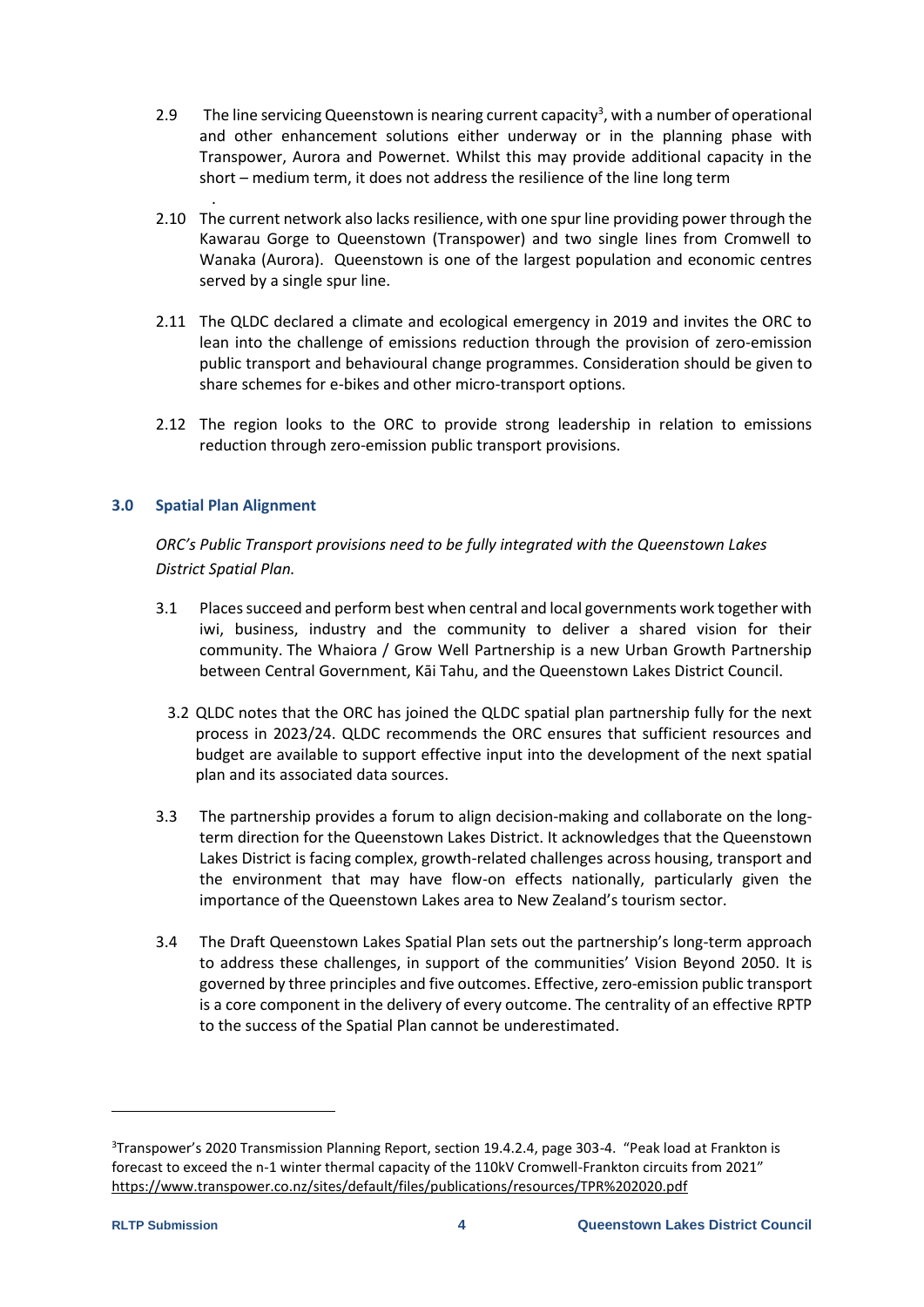| <b>GOAL</b>       | <b>Whaiora</b> Grow Well                                                                                                                      |                                                                                                |                                                                                                                                                                          |                                    |                                                                          |                                                                                                                                                                                 |                                                         |
|-------------------|-----------------------------------------------------------------------------------------------------------------------------------------------|------------------------------------------------------------------------------------------------|--------------------------------------------------------------------------------------------------------------------------------------------------------------------------|------------------------------------|--------------------------------------------------------------------------|---------------------------------------------------------------------------------------------------------------------------------------------------------------------------------|---------------------------------------------------------|
| <b>PRINCIPLES</b> | <b>HAUORA</b><br><b>WELLBEING</b><br>Decisions about growth<br>recognise social,<br>economic, environmental<br>and cultural<br>considerations |                                                                                                | <b>AUMANGEA</b><br><b>RESILIENCE</b><br><b>Ensuring communities</b><br>and visitors are resilient<br>to shocks of the future.<br>including adapting to<br>climate change |                                    |                                                                          | <b>WHAKAUKU</b><br><b>SUSTAINABILITY</b><br>Programmes and activities<br>are delivered according to<br>sustainable development<br>principles and work<br>towards zero emissions |                                                         |
|                   | <b>SPATIAL ELEMENTS: Illustrate how and where the area will grow</b>                                                                          |                                                                                                |                                                                                                                                                                          |                                    |                                                                          |                                                                                                                                                                                 |                                                         |
| <b>OUTCOMES</b>   | Consolidated<br>growth and<br>more housing<br>choice                                                                                          | <b>Public</b><br>transport,<br>walking and<br>cycling are<br>everyone's first<br>travel choice |                                                                                                                                                                          | A sustainable<br>tourism<br>system | Well-designed<br>neighbourhoods<br>that provide<br>for everyday<br>needs |                                                                                                                                                                                 | A diverse<br>economy<br>where<br>everyone<br>can thrive |

- 3.5 The RPTP is currently too cautious and hesitant in relation to the need for effective, zeroemissions public transport across the Queenstown Lakes District. Without greater innovation and investment on the part of the ORC, the aspirations of the district will not be achieved.
- 3.6 As outlined in 2.5.5, QLDC encourages ORC to continue to seek funding for investment in the district, with a particular emphasis on increasing and improving the provision for the district in alignment with the priority development areas outlined in the Spatial Plan. Without this commitment, the district will not be able to plan effectively for growth in a manner that improves community wellbeing.
- 3.7 The RPTP does not demonstrate a clear understanding of the QLDC Draft Spatial Plan and the challenges of growth in the district at present. A few key corrections to note:
	- The Spatial Plan is not limited to the Wakatipu, it addresses the whole district (6.6.1).
	- The Spatial Plan addresses the next 30 years, not the next 40 years (6.6.1).
	- The population is anticipated to grow to 78,000 by 2048, not 66,000 (2.2.3.)
	- References to visitors should also address those arriving into the district by road, as this represents the majority.
	- 3.8 It should also be noted that QLDC has partnered with the Regional Tourism Organisations to begin the development of a Destination Management Plan for the district, as an output from the Draft Spatial Plan. In the near future, QLDC will work with the ORC to understand its role in the process with regard to public transport.

### **4.0 Inter-Regional and Sub-Regional Connectivity**

4.1 QLDC recommends a far stronger emphasis on the need for inter-regional public transport connectivity. The provision of this structure is essential to reducing reliance on personal private vehicle usage and offering affordable travel across the region. This is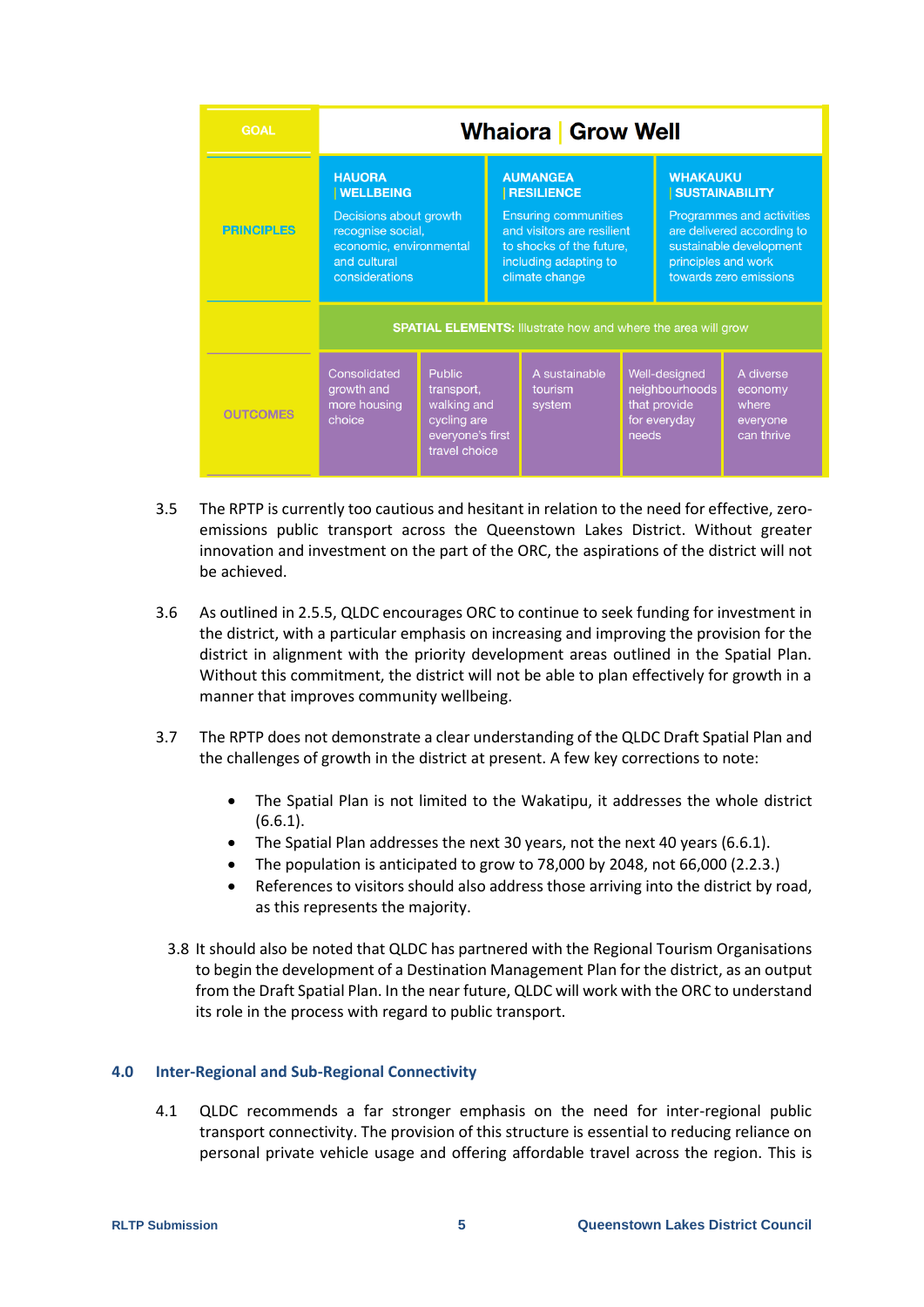particularly important given the lack of social and healthcare services available within the district. Travel to Invercargill and Dunedin for hospital services is typical.

4.2 At a sub-regional level, key connections required are Upper Clutha – Cromwell – Wakatipu. This needs urgent consideration in advance of the potential development of the Tarras airport, which could have significant implications for volumes of personal private / rental vehicles on the district's roads.

### **5.0 Districtwide Public Transport**

- 5.1 The strategic direction of the plan is sound, but there is a lack of investment in the Queenstown Lakes District. This puts pressure on the service levels being offered and places delivery and community satisfaction at risk.
- 5.2 Personal private transport, congestion, parking, active travel and public transport are critical factors in the ability for our communities to have a high quality of life and a good standard of general wellbeing. Lack of investment in the district results in increased stress, time poverty, less active living and threatens community connections.
- 5.3 QLDC's 2020 Quality of Life survey highlighted that less than half of respondents felt that public transport was accessible for their needs, while even fewer felt that it meets the needs of all residents. Planning for further investment is needed<sup>4</sup>.
- 5.4 QLDC strongly supports the initiatives outlined at 2.6.1.2 as trial initiatives for the district, particularly the Upper Clutha – Cromwell- Wakatipu commuter route and the trial of services to rural centres e.g. Glenorchy, Luggate, Makarora and Kingston.
- 5.5 QLDC also strongly recommends the reinstatement of the Arrowtown Arthurs Point connection and the public transport integration with high volume tourism activities e.g. ski fields.
- 5.6 QLDC continues to support the development of ferry services as a future public transport option for the Wakatipu.
- 5.7 QLDC notes that through the Way 2 Go workstreams, ORC is planning a \$1.5m Detailed Business Case for public transport services across the Wakatipu. It is strongly recommended that this work is expanded to address the needs of the whole District, and its key regional connections concurrently.
- 5.8 The district has a high appetite for the provision of active transport options that complement and complete many public transport journeys. These should be considered as part of the zero-emissions public transport picture.
- 5.9 Ongoing, QLDC advises that the ORC take a collaborative approach to the development of new routes and services in the district, working with communities to ensure appropriate design.

<sup>4</sup> <https://www.qldc.govt.nz/community/community-research#quality-of-life> p72